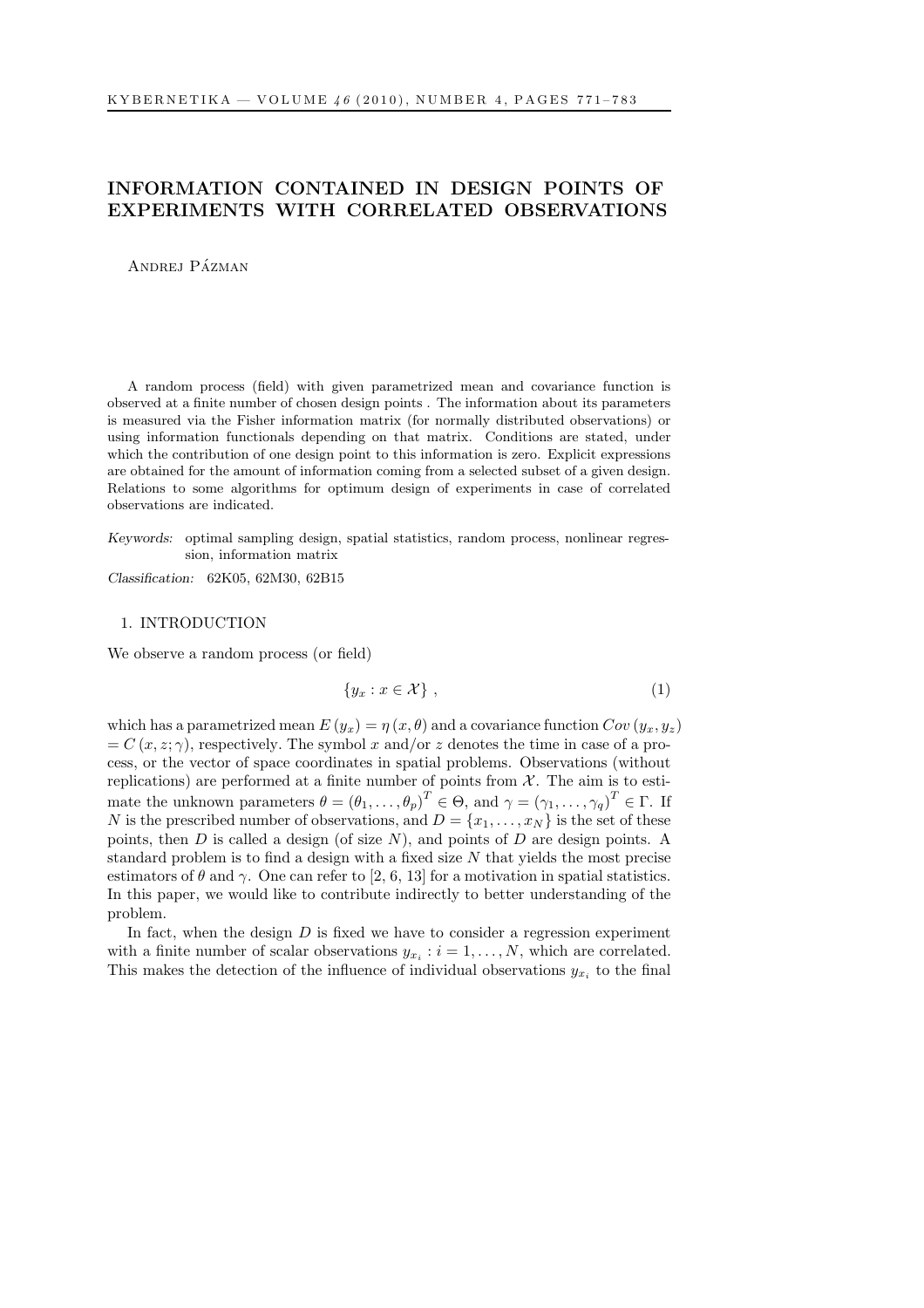amount of information about  $\theta$  and  $\gamma$  much more complicated than in the uncorrelated case. So one way to clarify what happens when we try to compute the optimal design, is to find this amount of information. This in fact is the main aim of this paper.

In order to make clear that the situation is much simpler when the observations are uncorrelated, consider a linear experiment with normal uncorrelated observations  $y_x = g(x)\theta + \varepsilon_x$  with  $g(x)$  a given coefficient depending on the design point x and with  $\theta \in \mathbb{R}^1$  the unknown parameter. The experiment is performed according to a design D, and  $C(x, x) = Var(\varepsilon_x) = \gamma \in \mathbb{R}^+, C(x, z) = 0$  if  $x \neq z$ . The Fisher information matrix is diagonal (see Section 2), with diagonal elements

$$
M_{\rm I}(D) = \frac{1}{\gamma} \sum_{x \in D} g^2(x) ,
$$
  

$$
M_{\rm II}(D) = \sum_{x \in D} \frac{1}{2\gamma^2} .
$$

So, the information content of the observation at one point x is equal to  $\frac{1}{\gamma}g^2(x)$ or to  $\frac{1}{2\gamma^2}$ , and it is independent on the design D. Moreover, in experiments with uncorrelated observations we can consider replication of observations at individual points  $x \in \mathcal{X}$ , which leads to well known convex methods in optimum experimental design, which are not applicable when observing a random process.

#### 2. MEASURES OF INFORMATION AND NOTATION

To measure the amount of information obtained from a design  $D = \{x_1, \ldots, x_N\}$ we use the (Fisher) information matrix based on normal density  $f(y | D, \theta, \gamma)$  with mean  $(\eta(x_1,\theta),\ldots,\eta(x_N,\theta))^T$  and covariance matrix  $\{C(x_i,x_j;\gamma)\}_{x_i\in D,x_j\in D}$ . It is equal to

$$
\mathbf{M}(D) \equiv \mathbf{M}(D, \theta, \gamma) \n= -E_{\theta, \gamma} \left\{ \begin{pmatrix} \frac{\partial^2 \ln f(y|D, \theta, \gamma)}{\partial \theta \partial \theta^T} & \frac{\partial^2 \ln f(y|D, \theta, \gamma)}{\partial \theta \partial \gamma^T} \\ \frac{\partial^2 \ln f(y|D, \theta, \gamma)}{\partial \gamma \partial \theta^T} & \frac{\partial^2 \ln f(y|D, \theta, \gamma)}{\partial \gamma \partial \gamma^T} \end{pmatrix} \right\} \n= \begin{pmatrix} \mathbf{M}_{\mathrm{I}}(D) & 0 \\ 0 & \mathbf{M}_{\mathrm{II}}(D) \end{pmatrix}
$$

with

$$
\mathbf{M}_{\mathrm{I}}(D) = \sum_{x,z \in D} \mathbf{f}(x) \{ \mathbf{C}^{-1}(D) \}_{x,z} \mathbf{f}^{T}(z)
$$
  
\n
$$
= \sum_{x,z \in D} \mathbf{f}(x) \{ \mathbf{G} \}_{x,z} \mathbf{f}^{T}(z) ,
$$
  
\n
$$
\{ \mathbf{M}_{\mathrm{II}}(D) \}_{ij} = \frac{1}{2} tr \{ \mathbf{C}^{-1}(D) \frac{\partial \mathbf{C}(D)}{\partial \gamma_{i}} \mathbf{C}^{-1}(D) \frac{\partial \mathbf{C}(D)}{\partial \gamma_{j}} \}
$$
  
\n
$$
= \frac{1}{2} tr \{ \mathbf{G} \frac{\partial \mathbf{C}}{\partial \gamma_{i}} \mathbf{G} \frac{\partial \mathbf{C}}{\partial \gamma_{j}} \} .
$$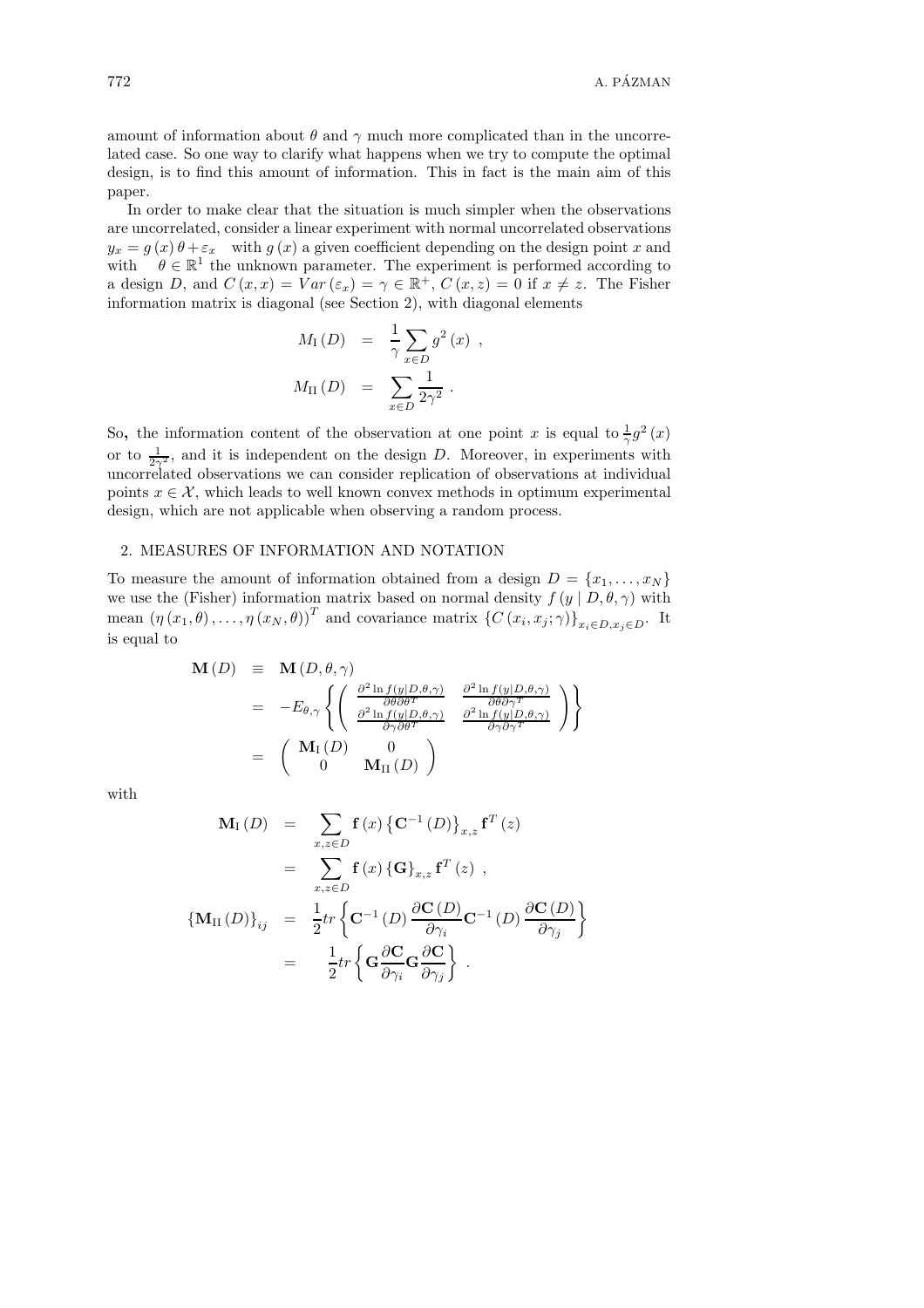Here we used the abbreviated notation

$$
\begin{array}{rcl}\n\mathbf{f}(x) & \equiv & \mathbf{f}(x,\theta) = \frac{\partial \eta(x,\theta)}{\partial \theta} \text{ (a column vector from } \mathbb{R}^p) \,, \\
\mathbf{C}(A,B) & = & \{C(x,z,\gamma)\}_{x \in A, z \in B} \, ; \, A \subset D, \, B \subset D \,, \\
\mathbf{C}(A) & \equiv & \mathbf{C}(A,A) \,, \\
\mathbf{C} & \equiv & \mathbf{C}(D) \,, \\
\mathbf{G} & \equiv & \mathbf{G}(D) = [\mathbf{C}(D)]^{-1} \, .\n\end{array}
$$

We omitted  $\theta$  or  $\gamma$  explicitly, since the information is expressed for fixed  $\theta$  and  $\gamma$ . We also assume that  $\eta(x, \theta)$  and  $C(x, z, \gamma)$  are differentiable with respect to  $\theta$  and  $\gamma$ , and that  $\mathbf{C} = \mathbf{C}(D)$  is nonsingular. Hence  $\mathbf{C}(A)$  is nonsingular for every  $A \subset D$ .

The importance of the information matrix in statistics is undoubtfully justified. Moreover, although replications are not allowed, and so asymptotic considerations cannot be done, in case that the error variances  $Var(\varepsilon_x)$  are small, the variance matrix of the MLE for  $\theta$  and  $\gamma$  is well approximated by the inverse of  $\mathbf{M}(D, \theta, \gamma)$  $(cf. [10]).$ 

We also need measures of information that are one dimensional (scalars). Like in experiments with uncorrelated observations we shall consider information functionals, which are concave, monotone, real-valued functions defined on the set of positive definite matrices (cf. [11] for a justification of these properties in case of uncorrelated observations). The gradient of such a functional  $\Phi$  is the matrix  $\nabla \Phi$  [M] of the same dimension as  $M$ , with components

$$
\left\{\nabla\Phi\left[\mathbf{M}\right]\right\}_{ij} = \frac{\partial\Phi\left[\mathbf{M}\right]}{\partial\left\{\mathbf{M}\right\}_{ij}}.
$$

Well known examples are the D-optimality functional  $\Phi[\mathbf{M}] = \ln \det(\mathbf{M})$  with  $\nabla$ ln det  $(M) = M^{-1}$ , or the A-optimality functional  $\Phi[M] = -tr(M^{-1})$  with  $\nabla \left[ -tr\left( \mathbf{M}^{-1} \right) \right] = \mathbf{M}^{-2}$ .

### 3. DESIGN POINTS GIVING ZERO INFORMATION

Even when the covariance function is known and the model is linear in  $\theta$ ,  $y_x =$  $f^{T}(x) \theta + \varepsilon_{x}$ , it is not quite transparent which design points give zero information. Intuitively, one can perhaps argue that  $f(x) = 0$  implies that  $y_x$  is not influenced by the value of  $\theta$ , hence should give no information about  $\theta$ . This intuitive approach fails unless the observations are uncorrelated. To see this, consider an example. Suppose that  $\theta \in \mathbb{R}$ , take  $D = \{x, z\}$  a two point design such that  $f(x) = 0$ ,  $f(z) = 1$ , and suppose that  $C(x, x) = C(z, z) = 1$ , but  $C(x, z) \neq 0$ . Then

$$
M_{\rm I}(D) = (0,1) \begin{pmatrix} 1 & C(x,z) \\ C(x,z) & 1 \end{pmatrix}^{-1} \begin{pmatrix} 0 \\ 1 \end{pmatrix}
$$
  
= 
$$
\frac{1}{1 - [C(x,z)]^2} > 1 = M_{\rm I}(\{z\}) .
$$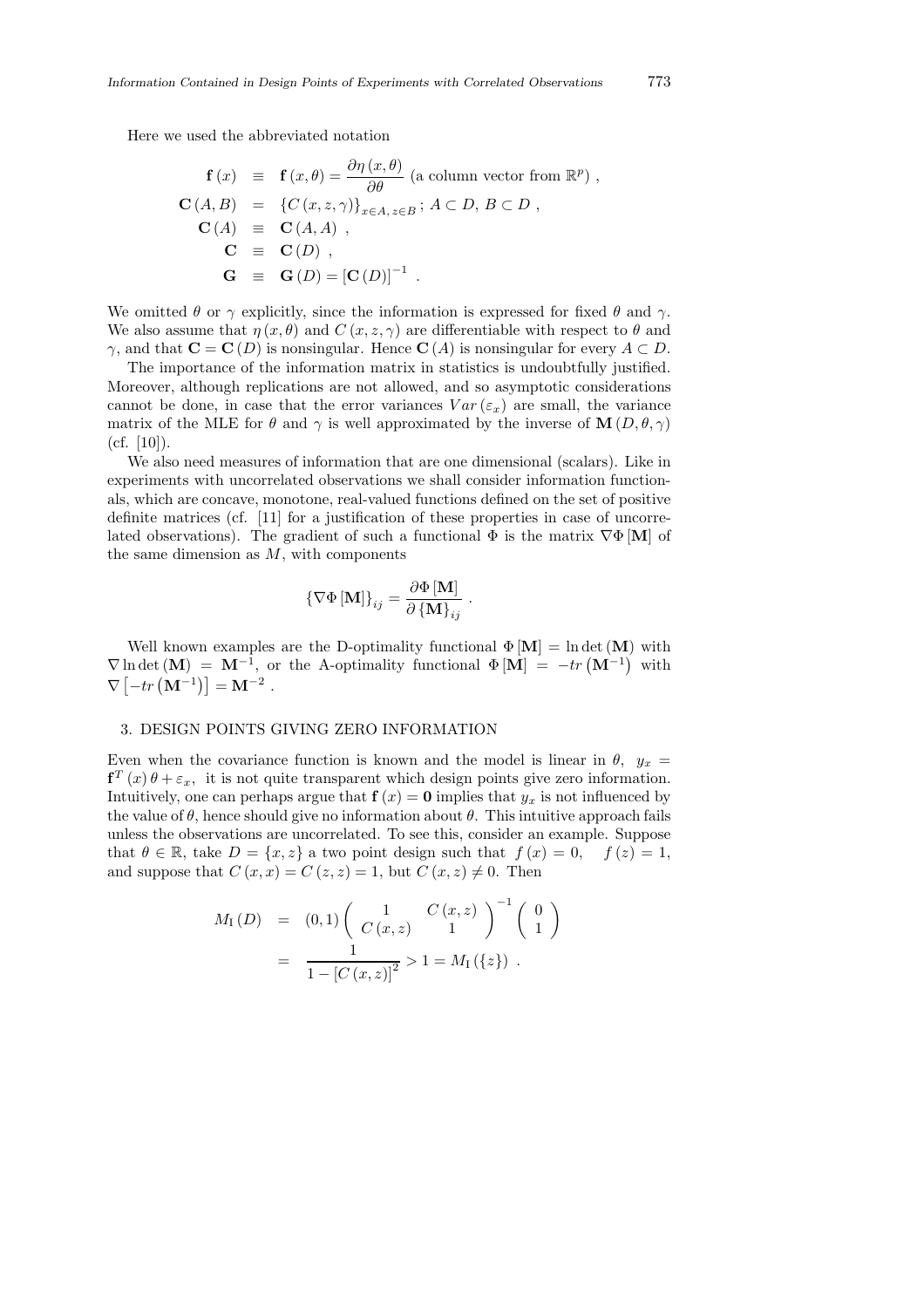So although  $f(x) = 0$ , by deleting the point x we can lose much information. The contribution of the point x to  $M_1(D)$  is very large when  $y_x$  and  $y_z$  are highly correlated.

An alternative approach is indicated in the following lemma, which is valid for the general model [\(1\)](#page-0-0).

<span id="page-3-0"></span>**Lemma 1.** (cf. Näther [9]) If (for some fixed  $\theta$  and  $\gamma$ ) there is a set  $A \subset D$  and some vectors  $\mathbf{a}(z) \in \mathbb{R}^p$ ;  $z \in A$  such that for every  $x \in D$ 

$$
\mathbf{f}\left(x\right) = \sum_{z \in A} C\left(x, z\right) \mathbf{a}\left(z\right) \tag{2}
$$

then all points belonging to  $D - A$  provide zero contribution to  $\mathbf{M}_{\mathrm{I}}(D)$ , i.e.

$$
\mathbf{M}_{\mathrm{I}}\left( A\right) =\mathbf{M}_{\mathrm{I}}\left( D\right) .
$$

A simple proof is at hand. We have

$$
\mathbf{M}_{\mathrm{I}}(D) = \sum_{x,z \in D} \mathbf{f}(x) \{ \mathbf{G} \}_{x,z} f^{T}(z)
$$
  
\n
$$
= \sum_{u,v \in A} \sum_{x,z \in D} \mathbf{a}(u) C(u,x) \{ \mathbf{C}^{-1} \}_{x,z} C(z,v) \mathbf{a}^{T}(v)
$$
  
\n
$$
= \sum_{u,v \in A} \mathbf{a}(u) C(u,v) \mathbf{a}^{T}(v)
$$
  
\n
$$
= \sum_{u,v \in A} \mathbf{f}(u) \{ C^{-1}(A) \}_{u,v} \mathbf{f}^{T}(v) = \mathbf{M}_{\mathrm{I}}(A) .
$$

Hence points from  $D$ , which are outside  $A$ , give zero information about the mean of the process.  $\Box$ 

The following example is given in [9]: Let  $y_x = \theta_1 + \theta_2 x + \varepsilon_x$ ;  $x \in \langle -1, 1 \rangle$  be a linear model with covariance function

$$
C(x, z) = 1 - |x - z| \text{ if } |x - z| < 1,
$$
  
\n
$$
C(x, z) = 0 \text{ if } |x - z| \ge 1.
$$

The 3-points design  $A = \{-1, 0, 1\}$  is shown to give the same information as if the whole process were observed at all points of  $\langle -1, 1 \rangle$ .

<span id="page-3-1"></span>For further use we reformulate the result of Lemma 1. Define for every  $x \in D$  a column vector  $\mathbf{a}(x)$ 

$$
\mathbf{a}(x) = \sum_{z \in D} \left\{ \mathbf{G} \right\}_{x,z} \mathbf{f}(z) . \tag{3}
$$

Then [\(2\)](#page-3-0) holds if and only if  $\mathbf{a}(x) = \mathbf{0}$  for every  $x \in D - A$ . So we obtain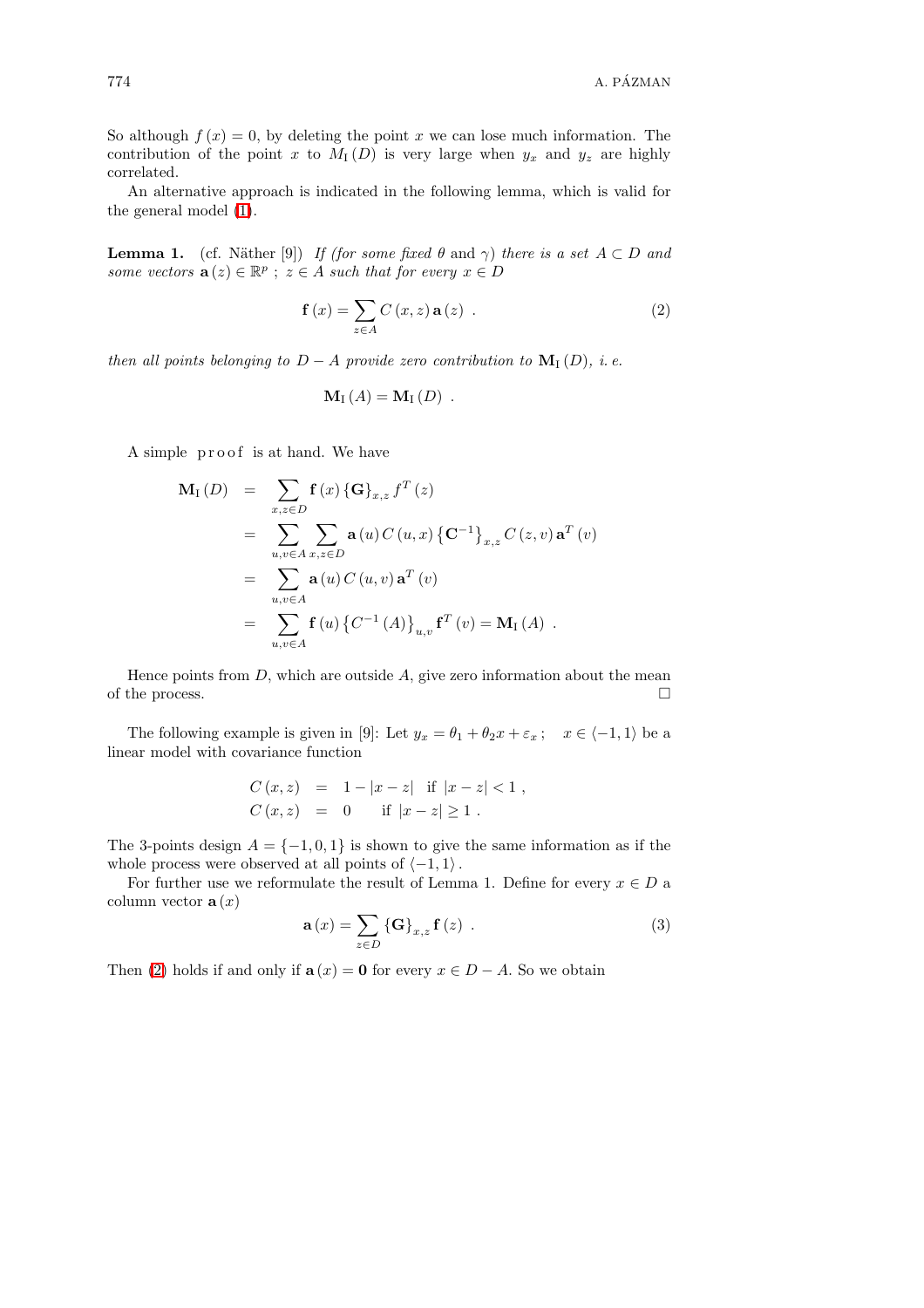Corollary of Lemma 1. If  $a(x)$  is defined by [\(3\)](#page-3-1) and  $a(x_0) = 0$ , then  $x_0$ provides zero contribution to  $\mathbf{M}_{\mathrm{I}}(D)$ .

Now we present a result similar to Lemma 1, but for  $M_{II}(D)$ .

First, for every  $x, z \in D$  define column vectors  $\alpha(x, z) \in \mathbb{R}^q$ 

$$
\alpha(x,z) = -\frac{\partial {\{\mathbf{G}\}}_{x,z}}{\partial \gamma} = {\{\mathbf{G}\}}_{x,.} \frac{\partial {\mathbf{C}}}{\partial \gamma} {\{\mathbf{G}\}}_{.,z} .
$$

Then we have

$$
\frac{\partial C(x,z)}{\partial \gamma} = \sum_{u,v \in D} C(x,u) \alpha(u,v) C(v,z) .
$$

**Lemma 2.** If there is a set  $A \subset D$  such that  $\alpha(t, z) = 0$  for every  $t \in D - A$ ,  $z \in D$ , then for every  $x \in D$ ,  $z \in D$  we have

$$
\frac{\partial C(x,z)}{\partial \gamma} = \sum_{u,v \in A} C(x,u) \alpha(u,v) C(v,z)
$$
 (4)

and

$$
\mathbf{M}_{\mathrm{II}}\left( A\right) =\mathbf{M}_{\mathrm{II}}\left( D\right) .
$$

Proof.

$$
\mathbf{M}_{\mathrm{II}}(D) = \frac{1}{2} tr \left\{ \mathbf{G} \frac{\partial \mathbf{C}}{\partial \gamma} \mathbf{G} \frac{\partial \mathbf{C}}{\partial \gamma^T} \right\}
$$
  
\n
$$
= \frac{1}{2} tr \left\{ \sum_{u,v,t,s \in A} \mathbf{G} C (.,u) \alpha (u,v) C (v,.) \mathbf{G} C (.,t) \alpha^T (t,s) C (s,.) \right\}
$$
  
\n
$$
= \frac{1}{2} \sum_{u,v,t,s \in A} \alpha (u,v) C (v,t) \alpha^T (t,s) C (s,u)
$$
  
\n
$$
= \frac{1}{2} tr \left\{ [\mathbf{C}(A)]^{-1} \frac{\partial \mathbf{C}(A)}{\partial \gamma} [\mathbf{C}(A)]^{-1} \frac{\partial \mathbf{C}(A)}{\partial \gamma^T} \right\} = \mathbf{M}_{\mathrm{II}}(A) .
$$

Corollary of Lemma 2. If  $\alpha(x_0, x) = 0$  for every  $x \in D$ , then the point  $x_0$ gives zero contribution to  $\mathbf{M}_{\text{II}}(D)$ .

Conjecture. The vector

$$
\mathbf{a}\left(x_{o}\right)=\left\{ \mathbf{G}\right\} _{x_{o},\cdot}\frac{\partial\eta\left( ., \theta\right)}{\partial\theta}
$$

and the vectors

$$
\alpha(x_0, z) = {\mathbf{G}}_{x_0, \dots, \frac{\partial \mathbf{C}}{\partial \gamma}} {\mathbf{G}}_{\dots, z} ; \quad z \in D
$$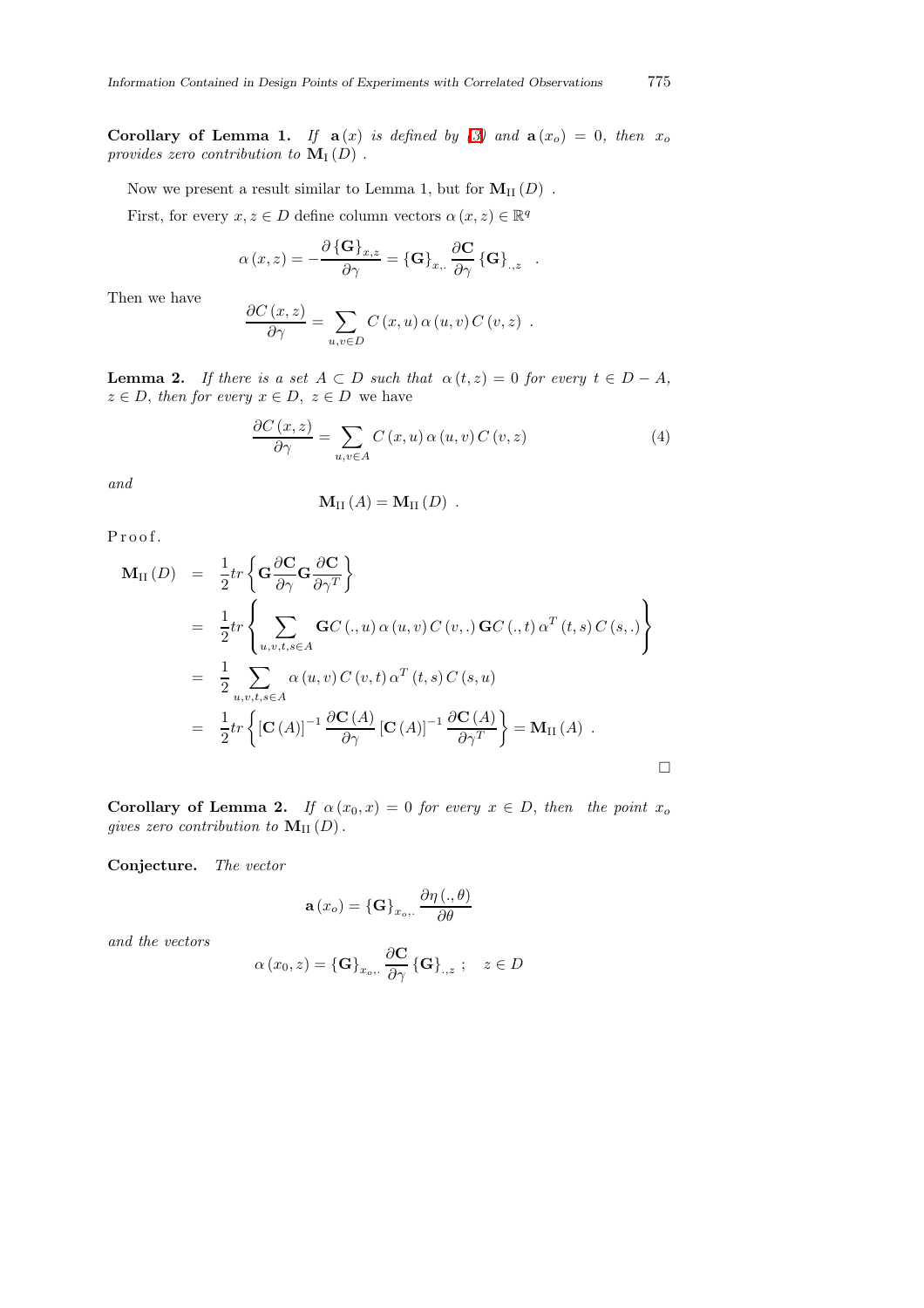are fundamental for evaluating the amount of information contained in the observation at the point  $x_o$ .

We want to demonstrate the validity of this conjecture in the rest of the paper.

We notice also that there is a certain algebraic analogy between  $\mathbf{a}(x_0)$  and  $\alpha(x_0, z)$  since

$$
\begin{array}{rcl}\n\{\mathbf{a}(x_o)\}_i & = & \{\mathbf{G}\}_{x_o,:} \frac{\partial \eta \left(\cdot, \theta\right)}{\partial \theta_i}, \\
\{\alpha \left(x_o, z\right)\}_i & = & \{\mathbf{G} \otimes \mathbf{G}\}_{x_o, z, \cdot, \cdot} \text{vec}\left(\frac{\partial \mathbf{C}}{\partial \gamma_i}\right)\n\end{array}.
$$

### 4. PARTIAL SUPPRESSION OF INFORMATION AT DESIGN POINTS

We may measure the information content at x by adding a white noise at  $x$ , i.e. by slightly destroying this information. (We can consider this as an analogy to what is done in physics, where an object is measured by destroying it slightly.) Hence instead of the process (or field) [\(1\)](#page-0-0) we consider the model

$$
y_x = \eta(x, \theta) + \varepsilon_x + \varepsilon_x^* \tag{5}
$$

<span id="page-5-0"></span>where  $\varepsilon_x^*$  is an additive independent (virtual) white noise with  $Var(\varepsilon_x^*) = \sigma^2(x)$  $\sigma^2$  where  $\sigma^2$  is considered small in Propositions 3 and 4. Denote  $\Sigma = diag\{\sigma^2(x_1), \sigma^2(x_2)\}$  $\ldots, \sigma^2(x_N) \},\$  the variance matrix of the white noise, and by

$$
\mathbf{M}_{\mathrm{I}}(\Sigma) = \sum_{x,z \in D} \mathbf{f}(x) \left\{ \left[ \mathbf{C}(D) + \Sigma \right]^{-1} \right\}_{x,z} \mathbf{f}^{T}(z) ,
$$
\n
$$
\left\{ \mathbf{M}_{\mathrm{II}}(\Sigma) \right\}_{ij} = \frac{1}{2} tr \left\{ \left[ \mathbf{C}(D) + \Sigma \right]^{-1} \frac{\partial \mathbf{C}(D)}{\partial \gamma_{i}} \left[ \mathbf{C}(D) + \Sigma \right]^{-1} \frac{\partial \mathbf{C}(D)}{\partial \gamma_{j}} \right\} ,
$$

the information matrices for model  $(5)$  under the design D. We denote further

$$
\|\mathbf{a}(u)\|_{\Phi}^{2} = \mathbf{a}^{T}(u) \nabla \Phi[\mathbf{M}_{I}(D)] \mathbf{a}(u) ,
$$

which is a (pseudo)norm, since concavity of  $\Phi$  implies that the gradient  $\nabla \Phi$  [M<sub>I</sub> (D)] is a positive (semi)definite matrix (cf. [8], p. 427). For example, if  $\Phi(M) = \ln \det(M)$ , we have  $\|\mathbf{a}(u)\|_{\Phi}^{2} = \mathbf{a}^{T}(u) [\mathbf{M}_{I}(D)]^{-1} \mathbf{a}(u)$ .

Proposition 3.

$$
\mathbf{M}_{\mathrm{I}}(D) - \mathbf{M}_{\mathrm{I}}(\Sigma) = \sum_{u \in D} \sigma^{2}(u) \mathbf{a}(u) \mathbf{a}^{T}(u) + \text{higher order terms in } \Sigma ,
$$
  

$$
\Phi[\mathbf{M}_{\mathrm{I}}(D)] - \Phi[\mathbf{M}_{\mathrm{I}}(\Sigma)] = \sum_{u \in D} \sigma^{2}(u) ||\mathbf{a}(u)||_{\Phi}^{2} + o(\sigma^{2})
$$

with  $\lim_{\sigma \to 0} o(\sigma^2)/\sigma^2 = 0.$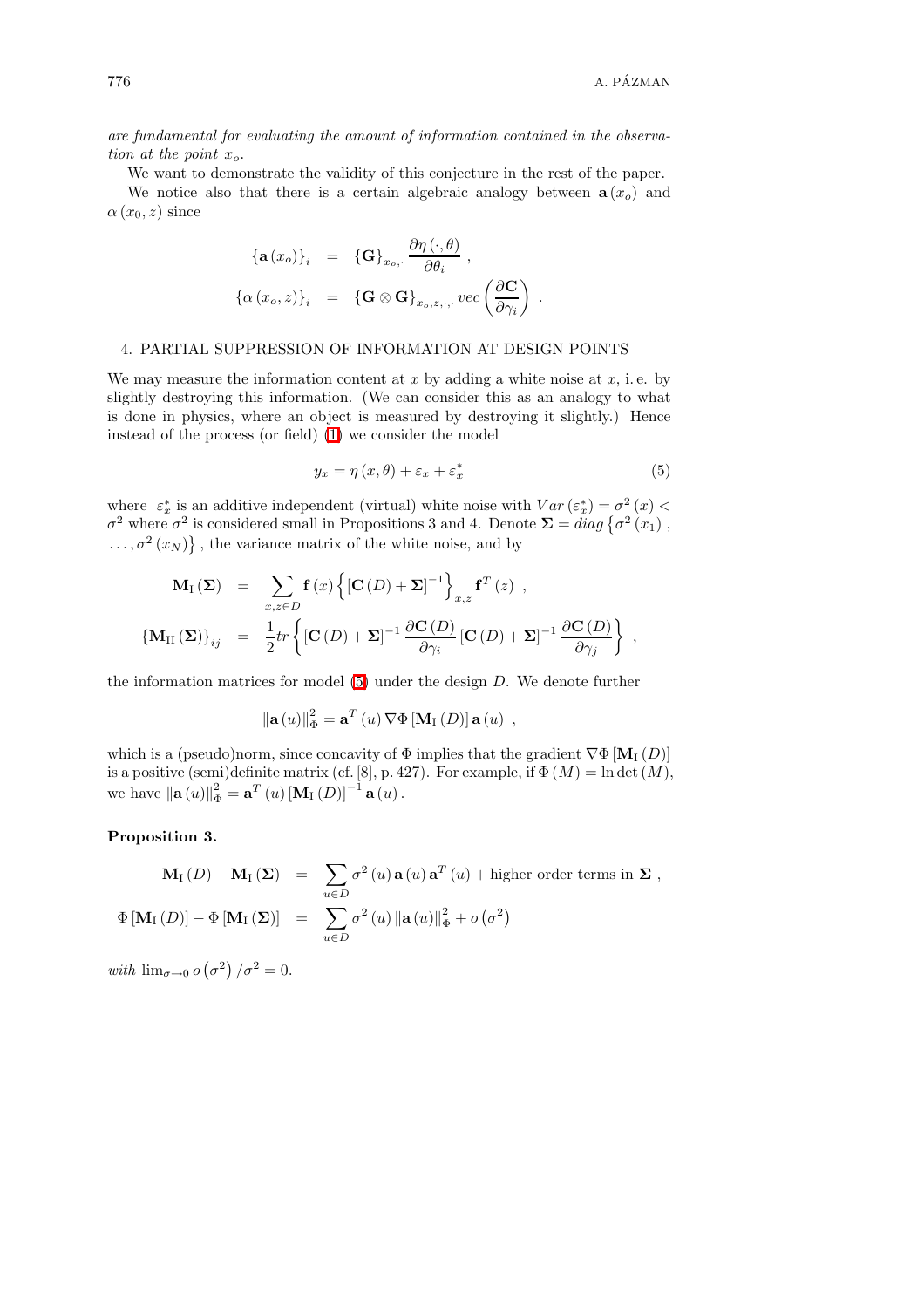Proof.

$$
(\mathbf{C} + \mathbf{\Sigma})^{-1} = (\mathbf{I} + \mathbf{G}\mathbf{\Sigma})^{-1} \mathbf{G} = (\mathbf{I} - \mathbf{G}\mathbf{\Sigma}) \mathbf{G} + \text{higher order terms in } \mathbf{\Sigma}
$$
  
=  $\mathbf{G} - \sum_{u} \sigma^2(u) \{\mathbf{G}\}_{u} \{\mathbf{G}\}_{u} + \text{higher order terms in } \mathbf{\Sigma}$ 

and we put this into  $M_I(\Sigma)$ .

From the Taylor expansion we obtain

$$
\begin{array}{rcl} \Phi\left[\mathbf{M}_{\mathrm{I}}\left(D\right)\right]-\Phi\left[\mathbf{M}_{\mathrm{I}}\left(\boldsymbol{\Sigma}\right)\right] & = & tr\left\{\nabla\Phi\left[\mathbf{M}_{\mathrm{I}}\left(D\right)\right]\left[\mathbf{M}_{\mathrm{I}}\left(D\right)-\mathbf{M}_{\mathrm{I}}\left(\boldsymbol{\Sigma}\right)\right]\right\} \\ & & + \mathcal{O}\left(\left\|\mathbf{M}_{\mathrm{I}}\left(D\right)-\mathbf{M}_{\mathrm{I}}\left(\boldsymbol{\Sigma}\right)\right\|^{2}\right) \end{array}
$$

and for  $M_I(D) - M_I(\Sigma)$  we insert the (above) derived expression.

### Proposition 4.

$$
\mathbf{M}_{\text{II}}(D) - \mathbf{M}_{\text{II}}(\Sigma)
$$
\n
$$
= \frac{1}{2} \sum_{u \in D} \sigma^2(u) \sum_{x,z \in D} \alpha(u,x) C(x,z) \alpha^T(u,z) + \text{higher order terms in } \Sigma,
$$
\n
$$
\Phi[\mathbf{M}_{\text{II}}(D)] - \Phi[\mathbf{M}_{\text{II}}(\Sigma)]
$$
\n
$$
= \frac{1}{2} \sum_{u \in D} \sigma^2(u) \sum_{x,z \in D} C(x,z) \alpha^T(u,x) \nabla \Phi[\mathbf{M}_{\text{II}}(D)] \alpha(u,z) + o(\sigma^2).
$$

P r o o f. The proof is similar as above, but using the definition of  $M_{II}(\Sigma)$ .  $\square$ 

Now we consider briefly the case when the suppression of information by the white noise is important.

Proposition 5. The decrease of information caused by the white noise is equal to

$$
\mathbf{M}_{\mathrm{I}}\left(D\right) - \mathbf{M}_{\mathrm{I}}\left(\mathbf{\Sigma}\right) = \sum_{x,z \in D} \mathbf{a}\left(x\right) \left\{\left[\mathbf{G} - \mathbf{\Sigma}^{-1}\right]^{-1}\right\}_{x,z} \mathbf{a}^{T}\left(z\right)
$$

and similarly,

$$
\mathbf{M}_{II}(\mathbf{\Sigma}) - \mathbf{M}_{II}(D) = tr \left\{ \alpha \left( \cdot, \cdot \right) \mathbf{C} \alpha^{T} \left( \cdot, \cdot \right) \left( \mathbf{G} + \mathbf{\Sigma}^{-1} \right)^{-1} \right\} \n- \frac{1}{2} tr \left\{ \alpha \left( \cdot, \cdot \right) \left( \mathbf{G} + \mathbf{\Sigma}^{-1} \right)^{-1} \alpha^{T} \left( \cdot, \cdot \right) \left( \mathbf{G} + \mathbf{\Sigma}^{-1} \right)^{-1} \right\} .
$$

Proof. We have

$$
\left(\mathbf{C} + \boldsymbol{\Sigma}\right)^{-1} = \left(\mathbf{I} + \mathbf{G}\boldsymbol{\Sigma}\right)^{-1}\mathbf{G}
$$

and according to [5] lemmas 18.2.1 and 18.2.3 we have

$$
\begin{array}{lcl} \left( \mathbf{I} + \mathbf{G} \boldsymbol{\Sigma} \right)^{-1} & = & \mathbf{I} - \mathbf{G} \left( \mathbf{I} + \boldsymbol{\Sigma} \mathbf{G} \right)^{-1} \boldsymbol{\Sigma} \\ \\ & = & \mathbf{I} - \mathbf{G} \left( \boldsymbol{\Sigma}^{-1} + \mathbf{G} \right)^{-1} \, . \end{array}
$$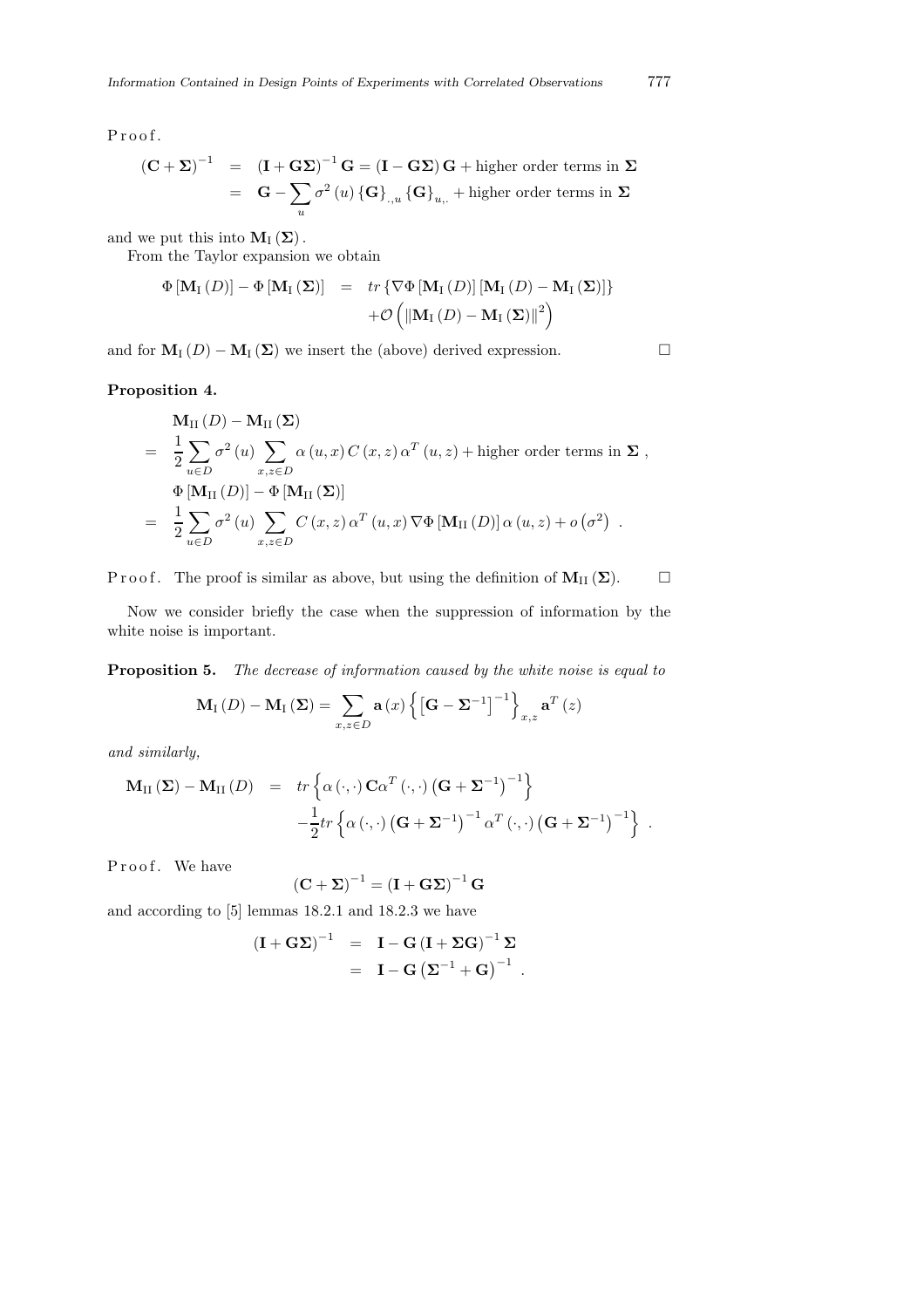Hence, we have

$$
(\mathbf{C} + \mathbf{\Sigma})^{-1} = \mathbf{G} \left\{ \mathbf{C} - \left[ \mathbf{G} - \mathbf{\Sigma}^{-1} \right]^{-1} \right\} \mathbf{G}
$$

$$
= \mathbf{G} - \mathbf{G} \left[ \mathbf{G} - \mathbf{\Sigma}^{-1} \right]^{-1} \mathbf{G}
$$

and the results follow from

$$
\mathbf{M}_{\mathrm{I}}(\Sigma) = \sum_{x,z \in D} \mathbf{f}(x) \left[ \mathbf{C} + \Sigma \right]^{-1} \mathbf{f}^{T}(z) ,
$$
\n
$$
\mathbf{M}_{\mathrm{II}}(\Sigma) = \frac{1}{2} tr \left\{ \frac{\partial \mathbf{C}}{\partial \gamma} (\mathbf{C} + \Sigma)^{-1} \frac{\partial \mathbf{C}}{\partial \gamma^{T}} (\mathbf{C} + \Sigma)^{-1} \right\} .
$$

## 5. LARGE (OR COMPLETE) SUPPRESSION OF INFORMATION AT ONE DESIGN POINT

**Proposition 6.** Suppose that the noise is added just at one point  $x_o$ , i.e. that  $\Sigma = \mathbf{s} \mathbf{s}^T$  where  $\mathbf{s}_{x_o} = \sigma(x_o)$ ,  $\mathbf{s}_x = 0$  if  $x \neq x_o$ . Then

$$
\mathbf{M}_{\mathrm{I}}\left(\mathbf{\Sigma}\right) = \mathbf{M}_{\mathrm{I}}\left(D\right) - \frac{\sigma^2\left(x_o\right)\mathbf{a}\left(x_o\right)\mathbf{a}^T\left(x_o\right)}{1 + \sigma^2\left(x_o\right)\left\{\mathbf{G}\right\}_{x_o, x_o}},
$$
\n
$$
\mathbf{M}_{\mathrm{I}}\left(D\right) - \mathbf{M}_{\mathrm{I}}\left(D - \left\{x_o\right\}\right) = \frac{\mathbf{a}\left(x_o\right)\mathbf{a}^T\left(x_o\right)}{\left\{\mathbf{G}\right\}_{x_o, x_o}}.
$$

Proof.

$$
\mathbf{M}_{\mathrm{I}}\left(\boldsymbol{\Sigma}\right) = \sum_{x,z \in D} \mathbf{f}\left(x\right) \left\{\left[\mathbf{C} + \mathbf{s}\mathbf{s}^{T}\right]^{-1}\right\}_{x,z} \mathbf{f}^{T}\left(z\right) .
$$

According to [5], lemmas 18.2.1 and 18.2.3, we have

$$
\left[\mathbf{C} + \mathbf{s} \mathbf{s}^T\right]^{-1} = \mathbf{G} - \frac{\mathbf{G} \mathbf{s} \mathbf{s}^T \mathbf{G}}{1 + \mathbf{s}^T \mathbf{G} \mathbf{s}}
$$

hence multiplying by  $f(x)$  and  $f^{T}(z)$  we obtain

$$
\mathbf{M}_{\mathrm{I}}\left(\mathbf{\Sigma}\right) = \mathbf{M}_{\mathrm{I}}\left(D\right) - \frac{\sigma^2\left(x_o\right)\mathbf{a}\left(x_o\right)\mathbf{a}^T\left(x_o\right)}{1 + \sigma^2\left(x_o\right)\left\{\mathbf{G}\right\}_{x_o, x_o}}.
$$

The desired result is obtained by taking the limit for  $\sigma^{-2}(x_o) \to 0$ .

## Proposition 7.

$$
\mathbf{M}_{II}(D) - \mathbf{M}_{II}(\boldsymbol{\Sigma}) = \frac{1}{\sigma^{-2}(x_o) + {\{\mathbf{G}\}}_{x_o, x_o}} \sum_{x, z \in D} \alpha(x_o, x) \mathbf{C}(x, z) \alpha^T(z, x_o)
$$

$$
- \frac{1}{2} \left[ \frac{1}{\sigma^{-2}(x_o) + {\{\mathbf{G}\}}_{x_o, x_o}} \right]^2 \alpha(x_o, x_o) \alpha^T(x_o, x_o)
$$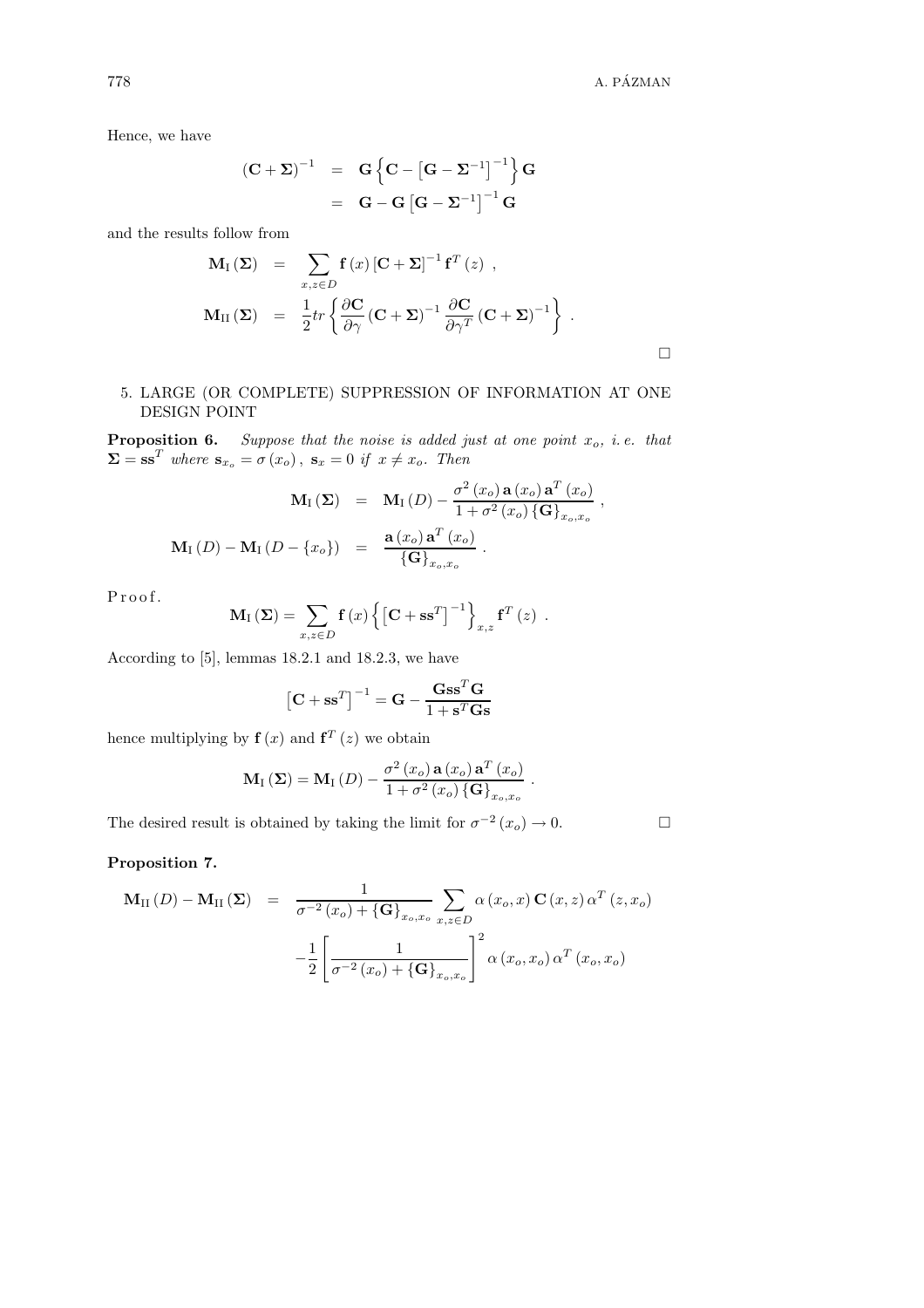and the expression for  $\mathbf{M}_{\text{II}}(D) - \mathbf{M}_{\text{II}}(D - \{x_o\})$  is obtained when  $\sigma^{-2}(x_o)$  tends to zero.

P r o o f . is obtained from

$$
\begin{split} \left\{ \mathbf{M}_{\text{II}}\left(\boldsymbol{\Sigma}\right)\right\}_{ij} & = & \frac{1}{2}tr\left\{ \frac{\partial \mathbf{C}}{\partial \gamma_{i}}\left[\mathbf{C} + \mathbf{s}\mathbf{s}^{T}\right]^{-1} \frac{\partial \mathbf{C}}{\partial \gamma_{j}}\left[\mathbf{C} + \mathbf{s}\mathbf{s}^{T}\right]^{-1} \right\} \\ & = & \frac{1}{2}tr\left\{ \mathbf{G}\frac{\partial \mathbf{C}}{\partial \gamma_{i}}\mathbf{G}\left[\mathbf{C} - \frac{\mathbf{s}\mathbf{s}^{T}}{1 + \mathbf{s}^{T}\mathbf{G}\mathbf{s}}\right]\mathbf{G}\frac{\partial \mathbf{C}}{\partial \gamma_{j}}\mathbf{G}\left[\mathbf{C} - \frac{\mathbf{s}\mathbf{s}^{T}}{1 + \mathbf{s}^{T}\mathbf{G}\mathbf{s}}\right]\right\} \\ & = & \frac{1}{2}tr\left\{ \alpha_{i}\left(\cdot,\cdot\right)\left[\mathbf{C} - \frac{\mathbf{s}\mathbf{s}^{T}}{1 + \mathbf{s}^{T}\mathbf{G}\mathbf{s}}\right]\alpha_{j}\left(\cdot,\cdot\right)\left[\mathbf{C} - \frac{\mathbf{s}\mathbf{s}^{T}}{1 + \mathbf{s}^{T}\mathbf{G}\mathbf{s}}\right]\right\} \end{split}
$$

and from  $\{M_{II}(D)\}_{ij} = \frac{1}{2}tr\{\alpha_i(\cdot,\cdot)\mathbf{C}\alpha_j(\cdot,\cdot)\mathbf{C}\}\$ .

### 6. THE DECOMPOSITION OF  $M_I(D)$

The symmetry, which appears in the following statement seems to be interesting.

**Proposition 8.** Let  $A \subset D$  be an arbitrary subdesign of D. Then

$$
\mathbf{M}_{\mathrm{I}}\left(D\right) = \sum_{x,z \in A} \mathbf{f}\left(x\right) \left\{\left[\mathbf{C}\left(A\right)\right]^{-1}\right\}_{x,z} \mathbf{f}^{T}\left(z\right) + \sum_{x,z \in A^{c}} \mathbf{a}\left(x\right) \left\{\left[\mathbf{G}\left(A^{c}\right)\right]^{-1}\right\}_{x,z} \mathbf{a}^{T}\left(z\right)
$$

where  $A^c = D - A$ , and  $\mathbf{G}(A^c)$  is a submatrix of  $\mathbf{G} = \mathbf{G}(D)$ . The fist term on the right-hand side is the information obtained when the design A is used, and the second term is the information which is contained in the points of  $A<sup>c</sup>$  when the design D is used.

Remark. Since G is the inverse of C, we can write

$$
[{\bf G}\,(A^c)]^{-1} = {\bf C}\,(A^c) - {\bf C}\,(A^c,A) \, [{\bf C}\,(A)]^{-1} \, {\bf C}\,(A,A^c)
$$

(cf. theorem 8.5.1 in [5]), which is the conditional variance matrix of the vector of observations  $(y_x : x \in A^c)$ , given the vector  $(y_x : x \in A)$ . So the information contained in points of  $A^c$  is small if either the norms of the vectors  $\mathbf{a}(x)$ ,  $x \in A^c$  are small, or if the conditional variance  $\left[\mathbf{G}\left(A^{c}\right)\right]^{-1}$  is small, i.e. if from the observation of  $y_x$  at  $x \in A$  we can predict quite precisely the variables  $y_x : x \in A^c$ , and so observation of these variables is not necessary.

P r o o f of Proposition 8. Without loss of generality suppose that  $D = \{x_1, \ldots, x_N\}$ ,  $A = \{x_1, \ldots, x_k\}, k < N.$  Denote  $S = (e^{(k+1)}, \ldots, e^{(N)})$  where  $e^{(i)}$  is the ith canonical vector of  $\mathbb{R}^N$ . Take  $\Sigma = \sigma^2 \mathbf{S} \mathbf{S}^T$ , that means the virtual noise with variance  $\sigma^2$  is applied at all points of  $A^c$ . Then

$$
(\mathbf{C} + \mathbf{\Sigma})^{-1} = \left[I + \sigma^2 \mathbf{G} \mathbf{S} \mathbf{S}^T\right]^{-1} \mathbf{G} = \left[I - \sigma^2 \mathbf{G} \mathbf{S} \left(I + \sigma^2 \mathbf{S}^T \mathbf{G} \mathbf{S}\right)^{-1} \mathbf{S}^T\right] \mathbf{G}
$$

$$
= \mathbf{G} - \mathbf{G} \left(D, A^c\right) \left[\sigma^{-2} I + \mathbf{G} \left(A^c\right)\right]^{-1} \mathbf{G} \left(A^c, D\right)
$$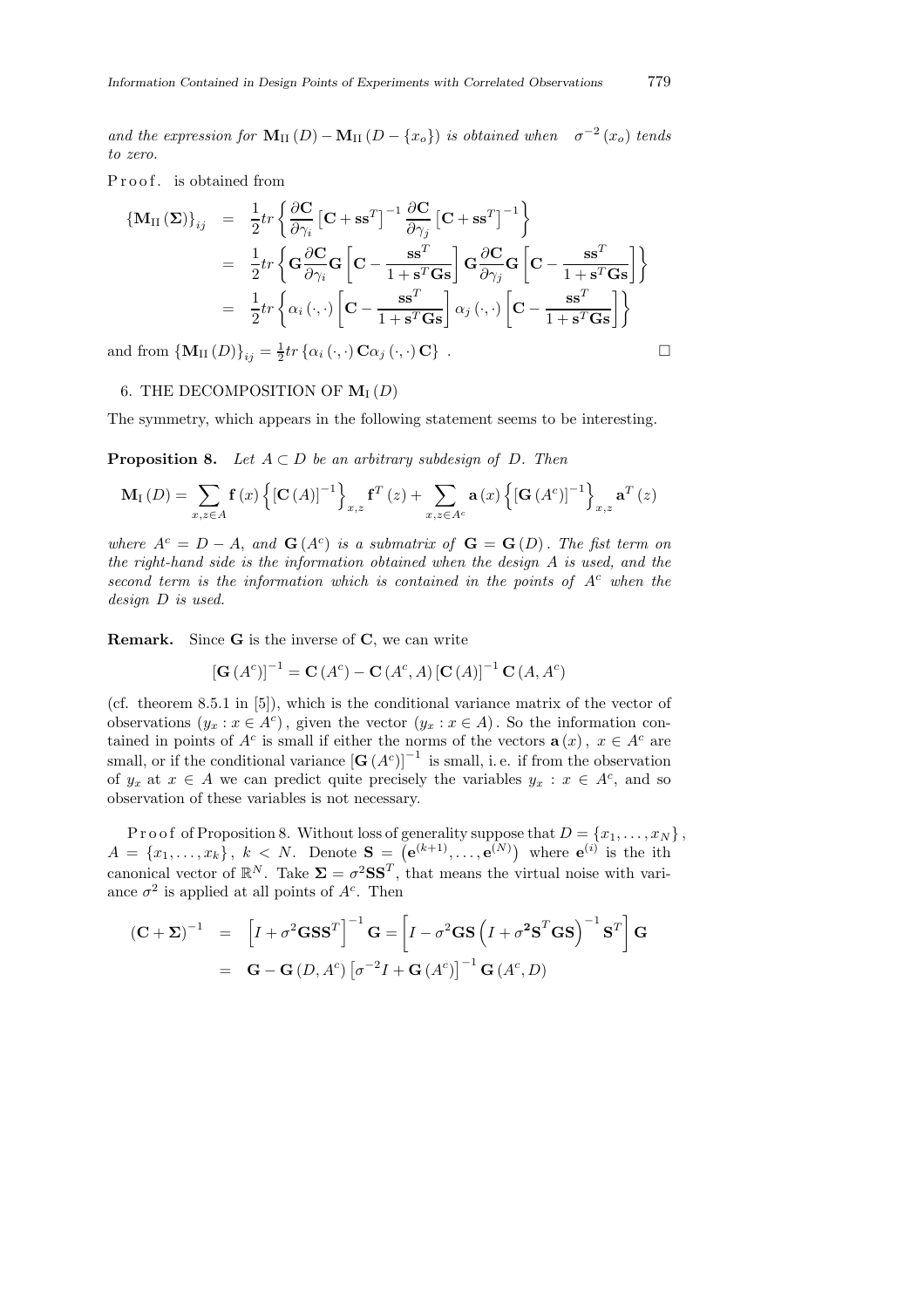since  $\mathbf{GS} = \mathbf{G}(D, A^c)$ , a submatrix of  $\mathbf{G}$ , and similarly  $\mathbf{S}^T \mathbf{GS} = \mathbf{G}(A^c)$ . Hence

$$
\mathbf{M}_{I}(\Sigma) = \sum_{x,z \in D} \mathbf{f}(x) \left\{ [\mathbf{C} + \Sigma]^{-1} \right\}_{x,z} \mathbf{f}^{T}(z) = \mathbf{M}_{I}(D)
$$

$$
- \sum_{x,z \in D} \mathbf{f}(x) \left\{ \mathbf{G}(D, A^{c}) \right\}_{x, \cdot} \left[ \sigma^{-2} I + \mathbf{G}(A^{c}) \right]^{-1} \left\{ \mathbf{G}(A^{c}, D) \right\}_{.,z} \mathbf{f}^{T}(z)
$$

$$
= \mathbf{M}_{I}(D) - \sum_{u,v \in A^{c}} \mathbf{a}(u) \left\{ \left[ \sigma^{-2} I + \mathbf{G}(A^{c}) \right]^{-1} \right\}_{u,v} \mathbf{a}^{T}(v)
$$

since  $\sum_{x \in D} f(x) \{ G(D, A^c) \}_{x,u} = \mathbf{a}(u)$  for  $u \in A^c$ . The required result is then obtained by taking  $\sigma^{-2} \to 0$ .  $-2 \rightarrow 0.$ 

Notice that the decomposition of  $M_{II}(D)$  can be obtained in a similar way, but the result is not so symmetrical.

### 7. RELATIONS TO SOME PUBLISHED SEARCH ALGORITHMS

Let us compare briefly the presented exposition with some known algorithms for the search of an optimal  $\Phi[\mathbf{M}_{\mathrm{I}}(D)]$  on finite design spaces.

Besides the pioneering paper [12], which had a rather specific set-up, probably the oldest algorithm on a finite design space is the *exchange algorithm* of  $[1]$ . In this algorithm they start by a  $k$ -point design  $D$ , and alternatively add the most informative design point  $x_o \notin D$ , and reject the less informative design point  $x_o \in D$ . For that, besides the second formula presented in Proposition 6, which allows to find the less informative point of  $D$ , one needs also the expression for finding the most informative point outside D

$$
\mathbf{M}_{\mathrm{I}}\left(D \cup \{x_o\}\right) = \mathbf{M}_{\mathrm{I}}\left(D\right) + \frac{\mathbf{f}^*\left(x_o\right)\mathbf{f}^{*T}\left(x_o\right)}{C\left(x_o, x_o\right) - \mathbf{C}\left(x_o, D\right)\mathbf{G}\mathbf{C}\left(D, x_o\right)}
$$

where

$$
f*(xo) = f(xo) - \sum_{u \in D} a(u) C(u, xo) .
$$

Notice that this can be proven directly using (cf. [5] theorem 8.5.11)

$$
\begin{array}{rcl}\n\left[\mathbf{C}\left(D\cup\{x_{o}\}\right)\right]^{-1} & = & \left(\begin{array}{c}\n\mathbf{C} & \mathbf{C}\left(D,x_{o}\right) \\
\mathbf{C}\left(x_{o},D\right) & C\left(x_{o},x_{o}\right)\n\end{array}\right)^{-1} \\
& = & \left(\begin{array}{cc}\n\mathbf{G} + \mathbf{G}\mathbf{C}\left(D,x_{o}\right)\mathbf{Q}^{-1}C\left(x_{o},D\right)\mathbf{G} & -\mathbf{G}\mathbf{C}\left(D,x_{o}\right)q^{-1} \\
-q^{-1}\mathbf{C}\left(x_{o},D\right)\mathbf{G} & q^{-1}\n\end{array}\right)\n\end{array}
$$

where

$$
q = \mathbf{C}(x_o, x_o) - C(x_o, D) \mathbf{C}^{-1} C(D, x_o)
$$
.

Another class of algorithms is based on the virtual noise, as described in Section 4. The basic idea is to start with a sufficiently large reference design D and consider model [\(5\)](#page-5-0) with

$$
\Sigma^{(0)} = diag\left\{\sigma^2,\ldots,\sigma^2\right\} ,
$$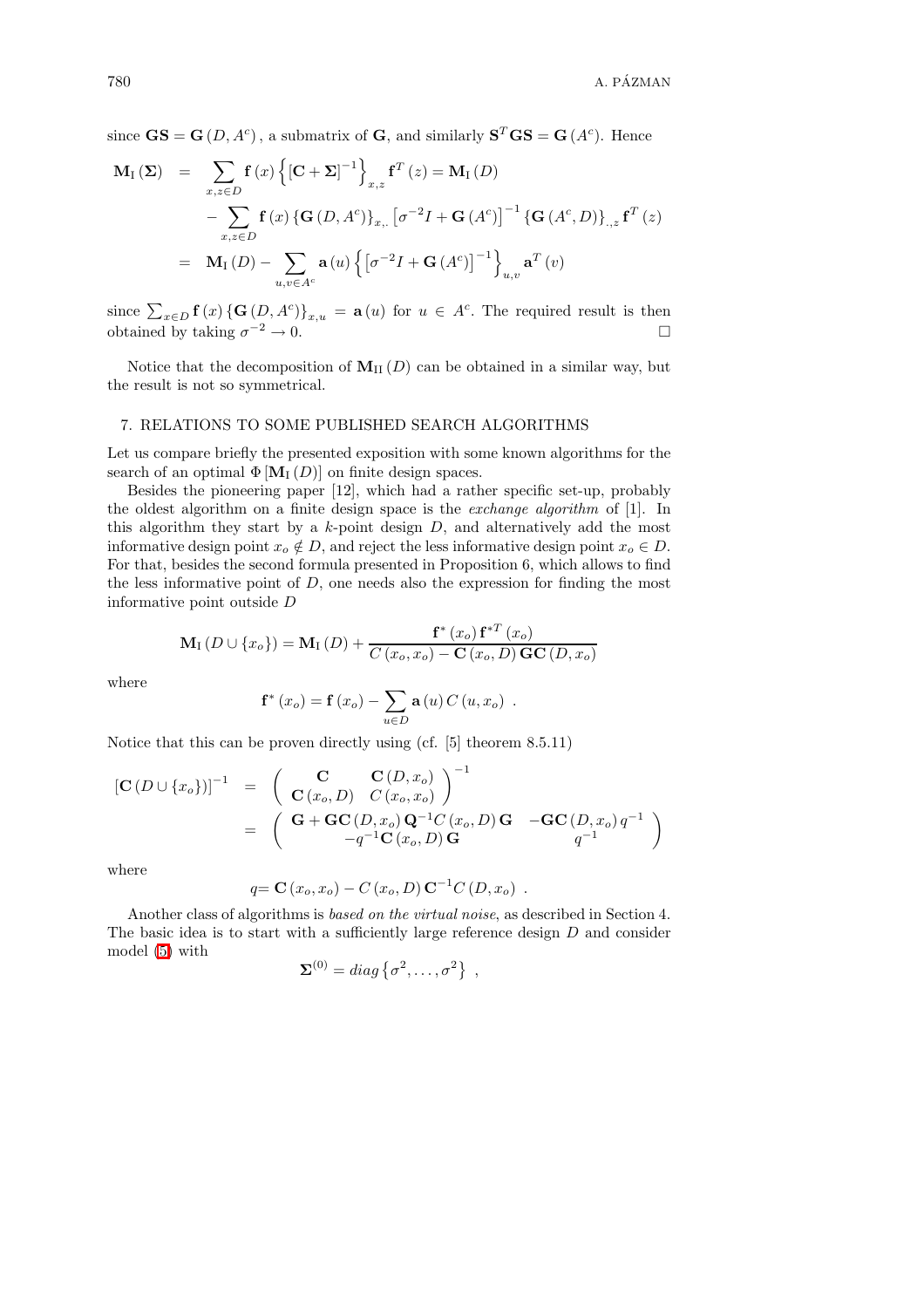and to modify iteratively the virtual noise, i. e. to compute subsequently a sequence of matrices

$$
\Sigma^{(1)}, \Sigma^{(2)}, \ldots, \Sigma^{(n)}, \ldots,
$$

until arriving to a stable  $\Sigma^{(n)}$  which has large components at  $N - k$  points and almost zero components at  $k$  points, where  $k$  is the prescribed number of design points in the target design. If the algorithm is successful, this  $k$  points correspond to the optimal design  $A_{opt}$ ,

$$
A_{opt} = \arg\min_{A,\#(A)=k} \Phi \left[\mathbf{M}_{\mathrm{I}}\left(A\right)\right] .
$$

In [8] the choice of  $\Sigma^{(n)}$  was

$$
\mathbf{\Sigma}^{(n)} = \delta \ diag \left\{ \ln \left[ \frac{\xi_{\max}^{(n)}}{\xi^{(n)}(x_1)} \right], \dots, \ln \left[ \frac{\xi_{\max}}{\xi^{(n)}(x_n)} \right] \right\}
$$

where  $\delta > 0$  is a small smoothing parameter,  $\xi^{(n)}$  is a probability measure on the reference design D, and

$$
\xi_{\max}^{(n)} = \max_{x \in D} \xi^{(n)}(x) .
$$

This has been smoothly approximated by

$$
\left\{\sum_{x\in D}\left[\xi^{(n)}\left(x\right)\right]^{1/\delta+1}\right\}^{\delta}.
$$

<span id="page-10-0"></span>The passage from  $\xi^{(n)}$  to  $\xi^{(n+1)}$  is done according to

$$
\xi^{(n+1)} = \frac{n}{n+1} \xi^{(n)} + \frac{1}{n+1} \xi_{x_n} \tag{6}
$$

where  $\xi_{x_n}$  is the probability measure concentrated at one point  $x_n$ , and

$$
x_n = \arg\min_{x \in D} \frac{1}{\xi^{(n)}(x)} \left[ \|\mathbf{a}(x)\|_{\Phi}^2 - \frac{\mathcal{I}_{B_n}(x)}{N_{B_n}} \sum_{z \in D} \|\mathbf{a}(z)\|_{\Phi}^2 \right]
$$

where  $B_n = \left\{ x \in D : \xi^{(n)}(x) = \xi_{\max}^{(n)} \right\}, Z_{B_n}.(x) = 1$  if  $x \in B_n, \mathcal{I}_{B_n}.(x) = 0$  if  $x \notin B_n$ , and  $N_{B_n}$  is the number of points in  $B_n$ . The choice of  $x_n$  corresponds to the steepest descent method for the limit case  $\delta \to 0$ .

A similar method has been used in [7], however a more complicated expression for  $\Sigma^{(n)}$ , which respects the size k of the target design

$$
\Sigma^{(n)} = \delta \ diag \left\{ \ln \left[ \frac{\max \left\{ \xi_{\max}^{(n)} - \frac{1}{k}, 0 \right\}}{\max \left\{ \xi^{(n)}(x_1) - \frac{1}{k}, 0 \right\}} \right], \dots, \ln \left[ \frac{\max \left\{ \xi_{\max}^{(n)} - \frac{1}{k}, 0 \right\}}{\max \left\{ \xi^{(n)}(x_N) - \frac{1}{k}, 0 \right\}} \right] \right\}
$$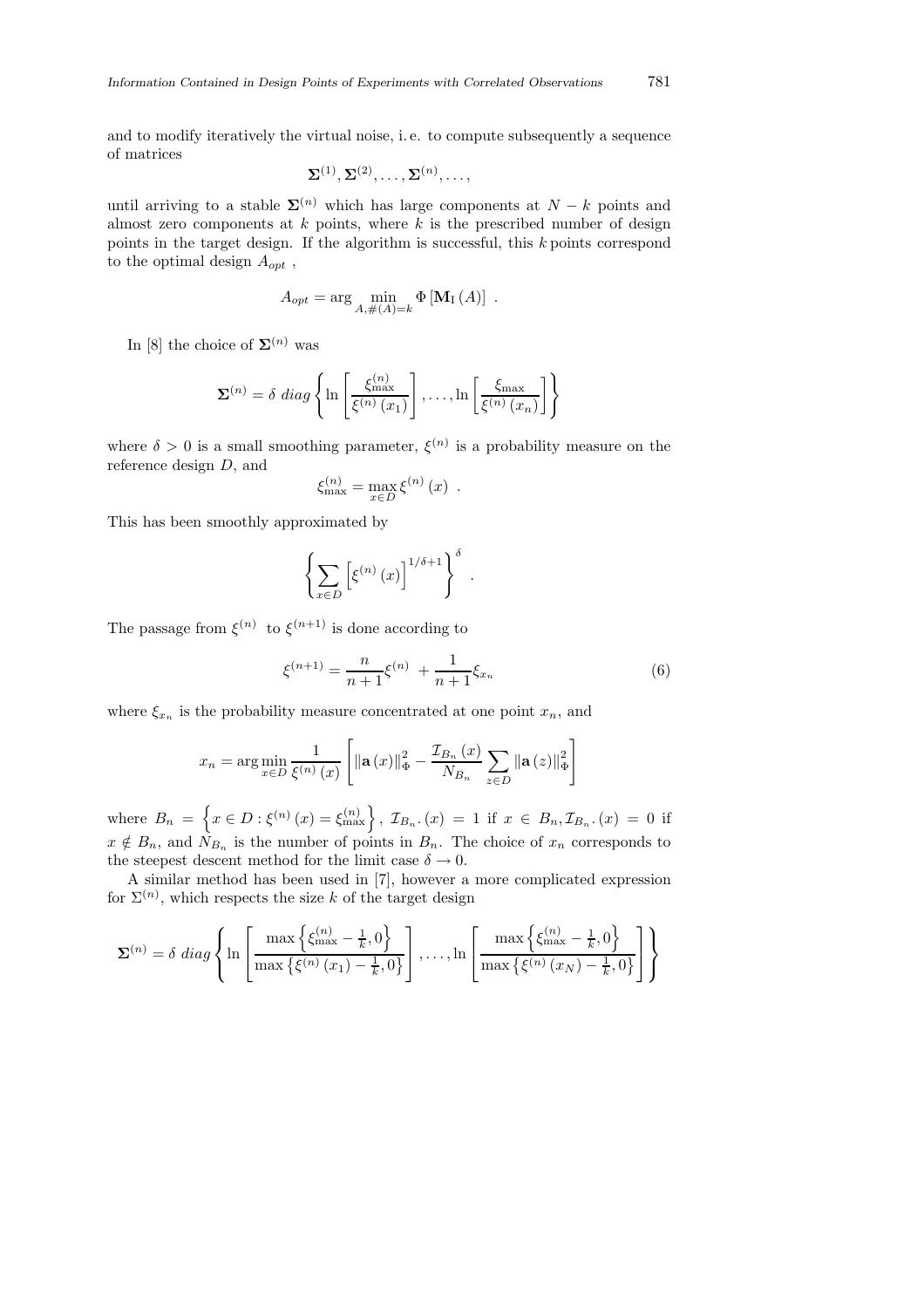and this expression has been smoothed by some approximations. In this method the correcting point  $x_n$  in [\(6\)](#page-10-0) is chosen according to

$$
x_n \in \arg\min_{\left\{x \in D: \xi^{(n)}(x) > 1/k\right\}} \frac{1}{\xi^{(n)}(x) - 1/k} \left[ \left\| \mathbf{a}^{(n)}\left(x\right) \right\|_{\Phi}^2 - \frac{\mathcal{I}_{B_n}\left(x\right)}{N_{B_n}} \sum_{z \in D} \left\| \mathbf{a}^{(n)}\left(z\right) \right\|_{\Phi}^2 \right]
$$

if  $\xi_{\text{max}}^{(n)} - 1/k > 0$ , or according to a modified expression if not. Here (compare with [\(3\)](#page-3-1))

$$
\mathbf{a}^{(n)}\left(x\right) = \sum_{u \in D} \left\{ \left[ \mathbf{C} + diag \left\{ \ln \frac{1/k}{\min \left\{ \xi^{(n)}\left(x\right), 1/k \right\}} ; x \in D \right\} \right]^{-1} \right\}_{x,u} \mathbf{f}\left(u\right) .
$$

So in both methods the vectors  $a(x)$  are important.

Notice that a method based on the Mercer's expansion of the covariance function of the process [\(1\)](#page-0-0), which was proposed in [3], can be also considered as a special case of the method of virtual noise, with the variance at the *n*th step  $\sigma^2(x) = \frac{c}{\xi^{(n)}(x)}$ . However, this choice of the virtual variance gives rather more an optimum design for the Bayesian estimation of the (random) coefficients of the Mercer's decomposition than the optimum design for the parameters of the mean, as demonstrated by examples in [4].

### ACKNOWLEDGMENT

This work was supported by the VEGA-grant No. 1/0077/09.

(Received August 31, 2009)

#### R E F E R E N C E S

- [1] U. N. Brimkulov, G. V. Krug, and V. L. Savanov: Numerical construction of exact experimental designs when the measurements are correlated. (In Russian.) Industr. Laboratory 36 (1980), 435–442.
- [2] N. A. C. Cressie: Statistics for Spatial Data. Second edition. Wiley, New York 1993.
- [3] V. V. Fedorov: Design of spatial experiments: model fitting and prediction. In: Handbook of Statistics (S. Gosh and C. R. Rao, eds.), Vol. 13, Elsevier, Amsterdam 1996, pp. 515–553.
- [4] V.V. Fedorov and W.G. Müller: Optimum design for correlated fields via covariance kernel expansions. In: Model Oriented Data and Analysis 8, (J. Lopez-Fidalgo, J. H. Rodriguez-Diaz, and B. Torsney, eds.), Physica-Verlag, Heidelberg 2007, pp. 57–66.
- [5] D. A. Harville: Matrix Algebra from a Statistician's Perspective. Springer, New York 1997.
- [6] W. G. Müller: Collecting Spatial Data. Third edition. Springer, Heidelberg 2007.
- $[7]$  W. G. Müller and A. Pázman: An algorithm for the computation of optimum designs under a given covariance structure. Comput. Statist. 14 (1999), 197–211.